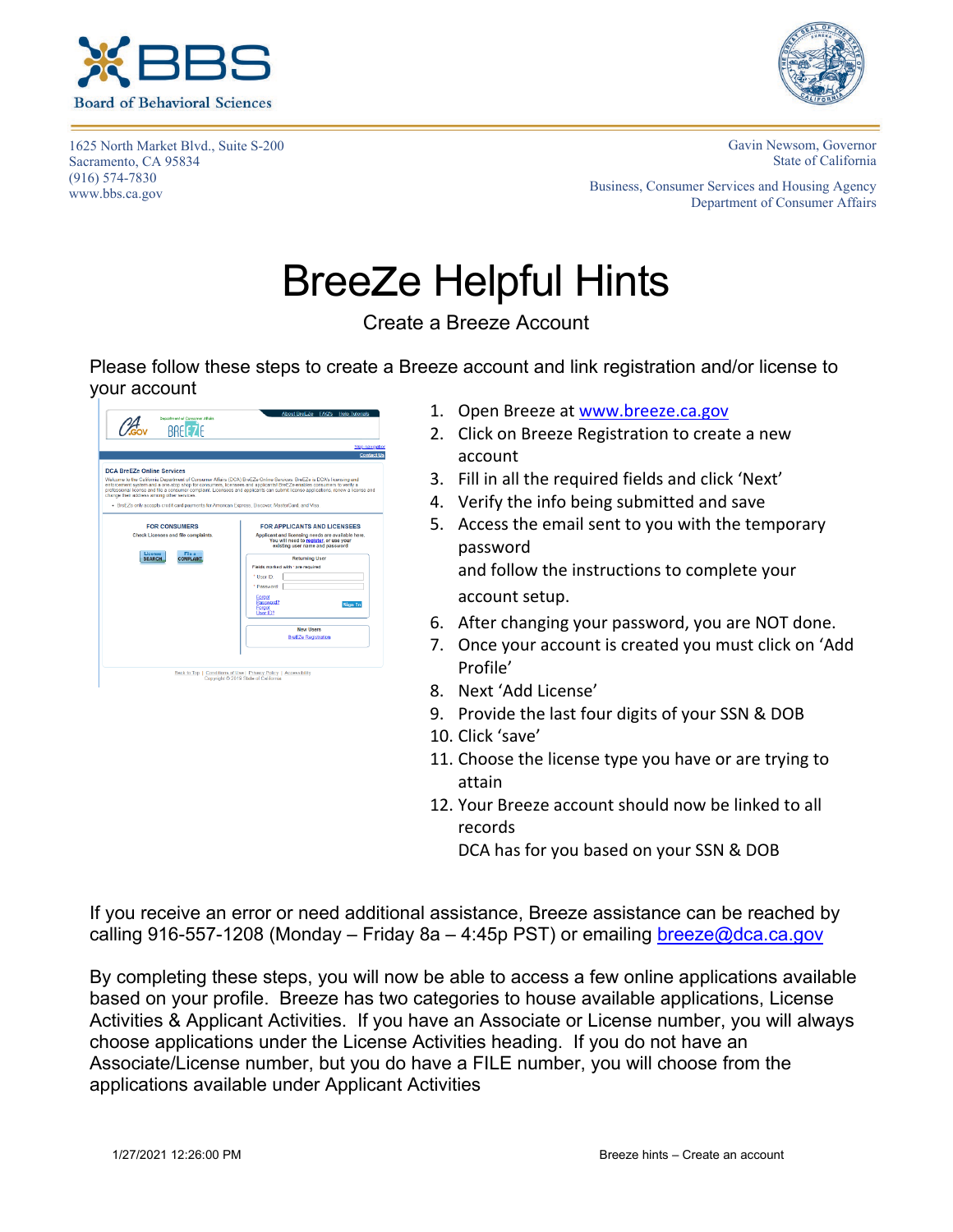Currently, BBS has the following applications available to its online users based on your profile.

| <b>Associate number</b>         | <b>Full License number</b>      | <b>File number</b>                   |
|---------------------------------|---------------------------------|--------------------------------------|
| Renewal                         | Renewal                         | California Law & Ethics Examination* |
| <b>Certification Letter</b>     | <b>Certification Letter</b>     | <b>Certification Letter</b>          |
| <b>Change of Address</b>        | <b>Change of Address</b>        | <b>Change of Address</b>             |
| <b>Military Active/Inactive</b> | <b>Military Active/Inactive</b> |                                      |
| <b>Renewal Waiver</b>           | <b>Renewal Waiver</b>           |                                      |
| Request for                     | <b>Request for Replacement</b>  |                                      |
| Replacement                     | License                         |                                      |
| Registration                    |                                 |                                      |
| California Law & Ethics         |                                 |                                      |
| Examination (LMFT,              |                                 |                                      |
| LCSW, LPCC)                     |                                 |                                      |
| Upgrade Associate to            |                                 |                                      |
| <b>Fully Licensed</b>           |                                 |                                      |

\* Your out of state application needs to be approved before you can apply for this exam

**RENEWAL**: BBS will automatically open a renewal application approximately 90 days before it expires. **If your registration has reached its 6th year, it is not eligible for renewal and therefore no renewal will be available. If you still need a registration number, you may apply for a subsequent registration by mailing the appropriate application.**

**[AMFT Subsequent Registration Application](https://bbs.ca.gov/pdf/forms/mft/imfapp_2reg.pdf) [ASW Subsequent Registration Application](https://bbs.ca.gov/pdf/forms/lcs/aswapp_2reg.pdf) [APCC Subsequent Registration Application](https://bbs.ca.gov/pdf/forms/lpc/pciapp_2reg.pdf)**

**CALIFORNIA LAW & ETHICS EXAMINATION (LMFT, LCSW, LPCC)** – You may apply for your FIRST law & ethics exam using Breeze, **any subsequent attempts must be applied for by downloading and mailing the re-exam application to the board. [Re-Exam application](https://bbs.ca.gov/pdf/forms/re-exam_app_37a-298.pdf)**

**CERTIFICATION LETTER**: If you need a certification sent to another state you would access this application. A certification will provide the following:

- Present registration/license status
- Any disciplinary actions
- License and exam method
- Renewal and expiration information

**CHANGE OF ADDRESS APPLICATION**: You can change your address of record and email using this application. Any change made with this application is available to the board immediately.